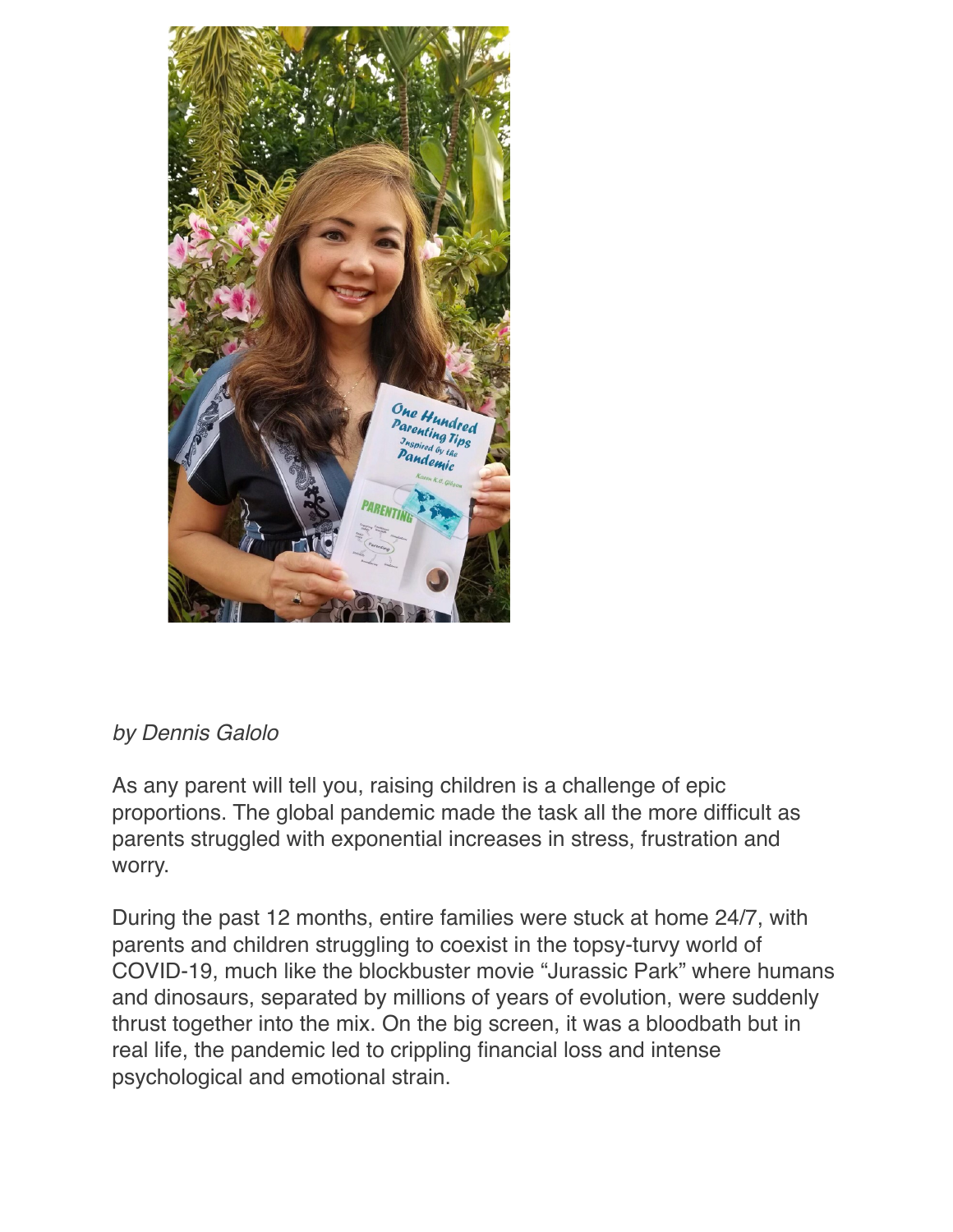And for millions of families, a "new normal" arose that involved distance learning, working remotely, mask and social distancing mandates and other massive changes to daily life. Those who adapted quicker generally fared better than others who weren't as adept.

In her new book "One Hundred Parenting Tips Inspired by the Pandemic," Filipino-American author, parenting coach and private tutor Karen K.C. Gibson offers parents practical advice for surviving the turbulent world foisted on us by COVID-19.

Gibson is a former special education teacher who founded Brain Builders, a private tutoring business, in 1999. As a neuro-linguistic practitioner, she helps her clients understand how the mind's language creates patterns that can be rewired to get rid of negative behavior. Gibson believes that children who are taught to be self-confident, loved unconditionally and guided on their journey will grow into healthier and happier adults.

Last March 2020, Gibson launched virtual tutoring sessions and began posting daily videos with parenting tips on her Facebook page and YouTube channel "Letting Go With Aloha." She also interviewed numerous parents who were struggling with significant stress, sleepless nights, and frustrating arguments with their children, as well as grandparents and medical professionals to get their viewpoints.

Gibson's new book is a compilation parenting tips from her online videos during a 100-day stretch beginning in July 2020. A good number of them are timeless, practical and applicable in virtually any situation, including the following:

- **Parenting Tip 15 ... Teach Them Public Speaking Skills** Gibson writes"Children gain confidence when they practice speaking in public. Give your child opportunities to practice speaking with their doctors, to waiters taking their orders, and chatting with family or friends. Encourage confidence, praise them for their efforts without criticism, and make time to record them so they can see what they sound like and look like when they're speaking."
- **• Parenting Tip 46 … Teach Your Kids Not to Worry** "Children can benefit from relying on faith and releasing worry. If worrying becomes